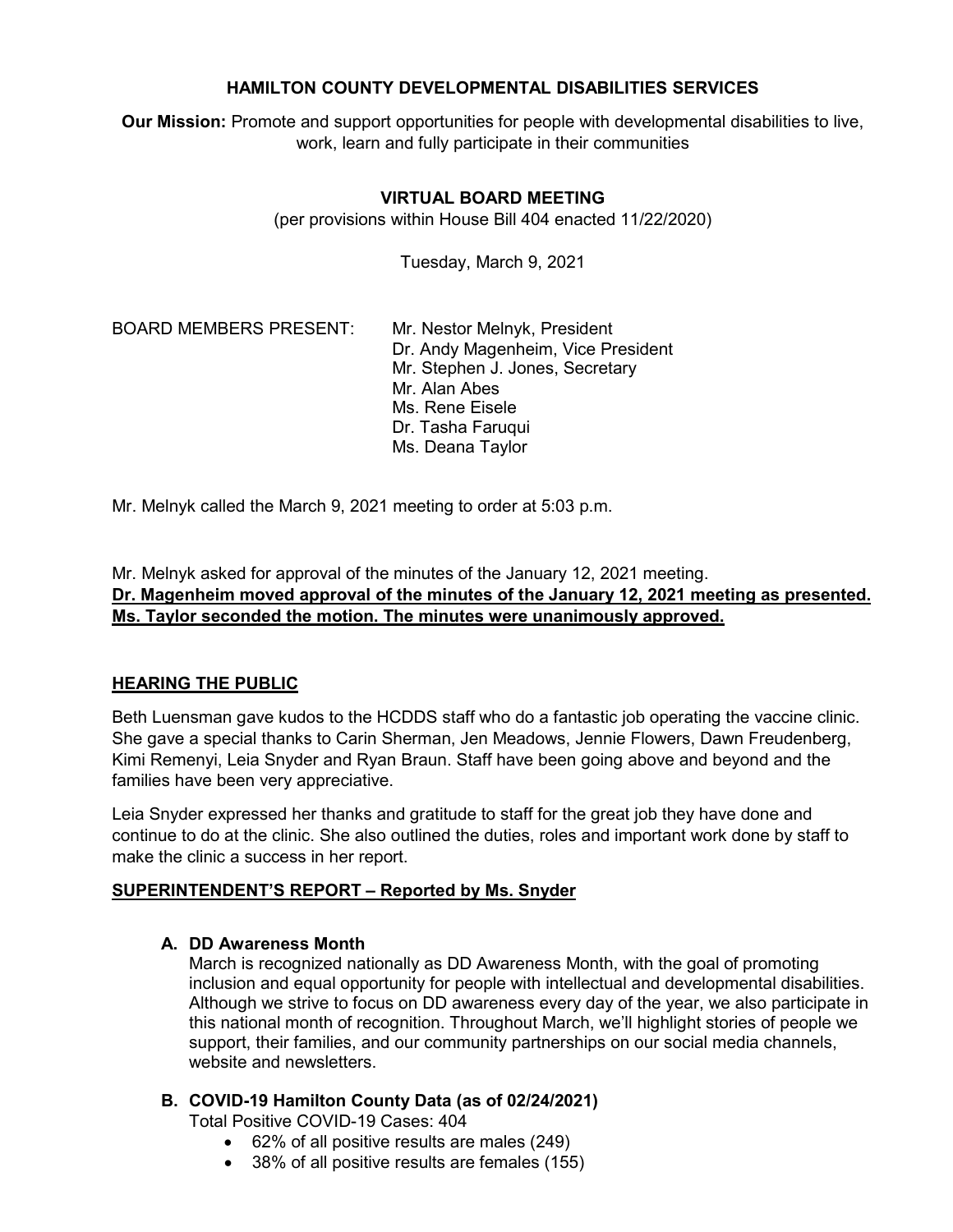- Average age of individuals testing positive is 43
- 20% of positive cases hospitalized (82)
- 1% of cases with subsequent death (15 12 confirmed COVID related, 1 presumed, 1 unknown, 1 not COVID related)



## **C. COVID-19 Vaccine Distribution**

Through coordination with Hamilton County Public Health, we have been able to offer a vaccine clinic at our Kingsley location. We are excited to report that we have been able to vaccinate more than 1,600 people through our point of distribution. In addition, we worked with Cincinnati Children's Hospital, who vaccinated nearly 400 Hamilton County residents. The feedback from individuals, families and partner agencies has been overwhelmingly positive. People are extremely grateful for the work we are doing to ensure access. We are also happy to report that we are going to be able to offer vaccines to caregivers who meet other eligibility guidelines such as age.

As you can imagine, this effort has taken significant effort and coordination across the organization, and at times it has felt all-encompassing. I wanted to give you a glimpse of the work people are doing behind the scenes, as well as at the clinic directly.

In order to operate the vaccine clinics, HCDDS staff members have:

- Organized the layout and process for vaccine clinics
- Planned for vaccine storage and temperature monitoring
- Provided regular communications regarding vaccine eligibility
- Arranged and met HCPH personnel to pick up vaccines
- Scheduled personnel to work the vaccine clinics
- Scheduled appointments for individuals and DSPs
- Assisted with transportation needs
- Called individuals, family members and providers to communicate vaccine availability
- Fielded phone calls, emails and questions regarding vaccines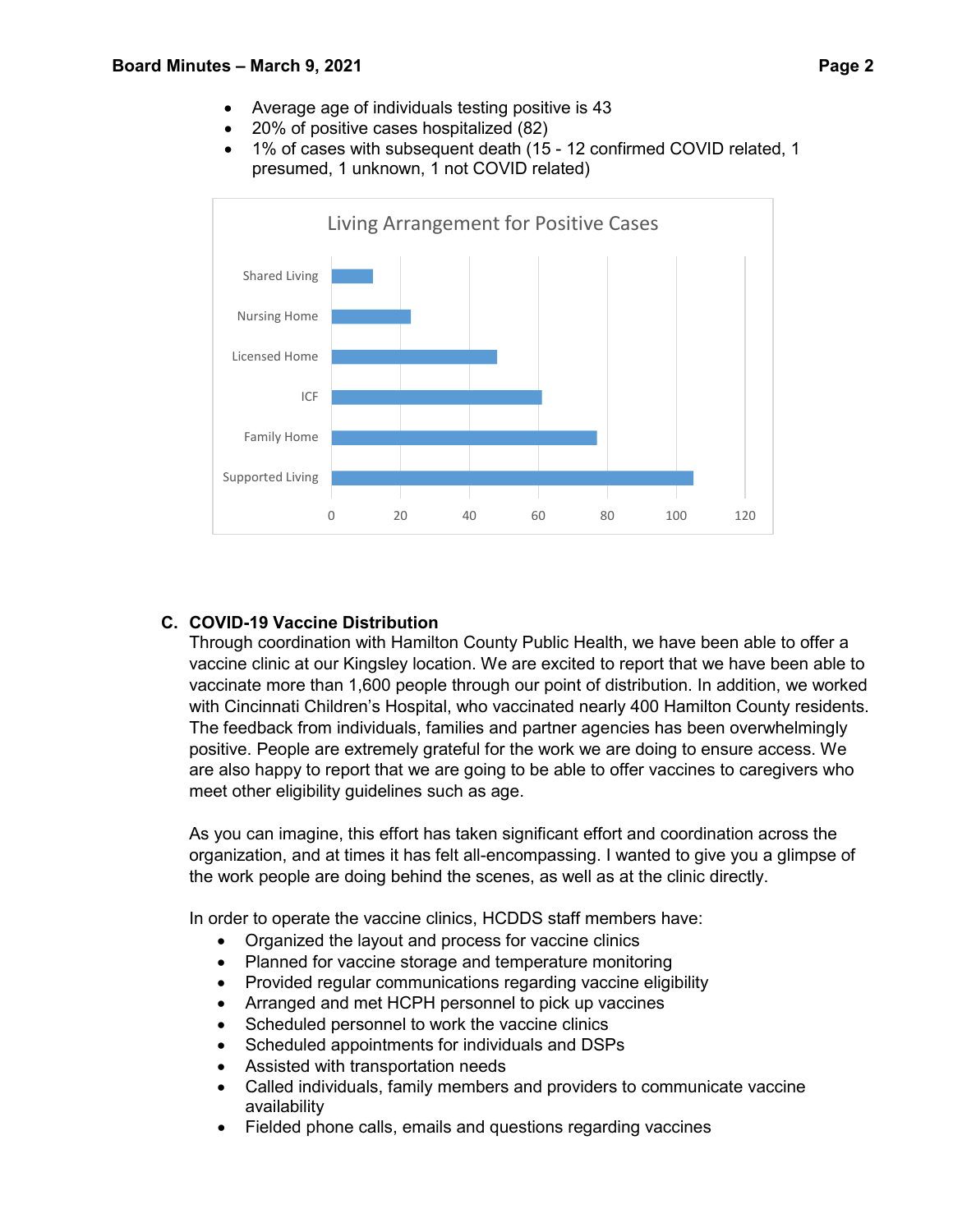• Evaluated eligibility to receive the vaccine for people not currently connected to our services

On the day of each clinic, we have staff completing the following duties:

- Meeting people in the parking lot, checking paperwork and taking temperatures
- Checking people in and directing them to the area to be vaccinated
- Assigning people to nurses, including to nurses who can provide car vaccines
- Providing behavior supports to help people who need additional support
- Administering vaccines (our nurses and nurses from provider agencies)
- Observing people following vaccination to ensure no allergic reactions
- Entering extensive data required for each vaccine given

Throughout the process, we have had many employees spend countless hours at the clinics, work nights and weekends, adapt to changes at a moment's notice, and brave freezing cold temperatures for hours at a time. I want to acknowledge and share my appreciation for all the work they are doing.

We continue to receive vaccines and are able to offer them to individuals who may have changed their mind and now want the vaccine. We can also provide the vaccine to caregivers and our staff members who meet the criteria (either due to age or medical condition).

Ms. Snyder thanked Hamilton County Public Health for being so supportive and great to work with during this entire process.

It is also important to note that we have not wasted a single dose of the vaccine. Every drop has been used which is something we are very proud of.

# **D. Software Transition**

We recently entered into a contract with IT vendor Brittco and will be transitioning to the new software over the next 18 months. Brittco will become the primary IT platform for managing data related to individuals supported by the board and specifics of service provision. We decided to move to this system after representatives from IT, SSA, Intake, EI and others who use the software evaluated and viewed demonstrations. This product would be more user-friendly and allow additional functions we do not currently have. We also spoke to others currently using Brittco and received positive feedback on their experiences.

Currently, we are one-third of the way through the discovery phase. This phase involves evaluating features and functions offered by Brittco and determining any gaps. Behind the scenes, our IT department is working with Brittco to plan for the data migration, run tests and receive training on the administrative functions. We will also use this transition as an opportunity to review and streamline processes. Meetings within and across departments are occurring to ensure we plan for factors that could impact this transition. Our planning and timing could also be impacted by the anticipated roll-out of the new statewide individual service plan (ISP). The Ohio ISP will standardize service plan formats across the state, and all counties will be required to implement this format when these changes go into effect later this year. Although the transition to Brittco will be a significant undertaking, it will result in improved efficiency and a better user experience.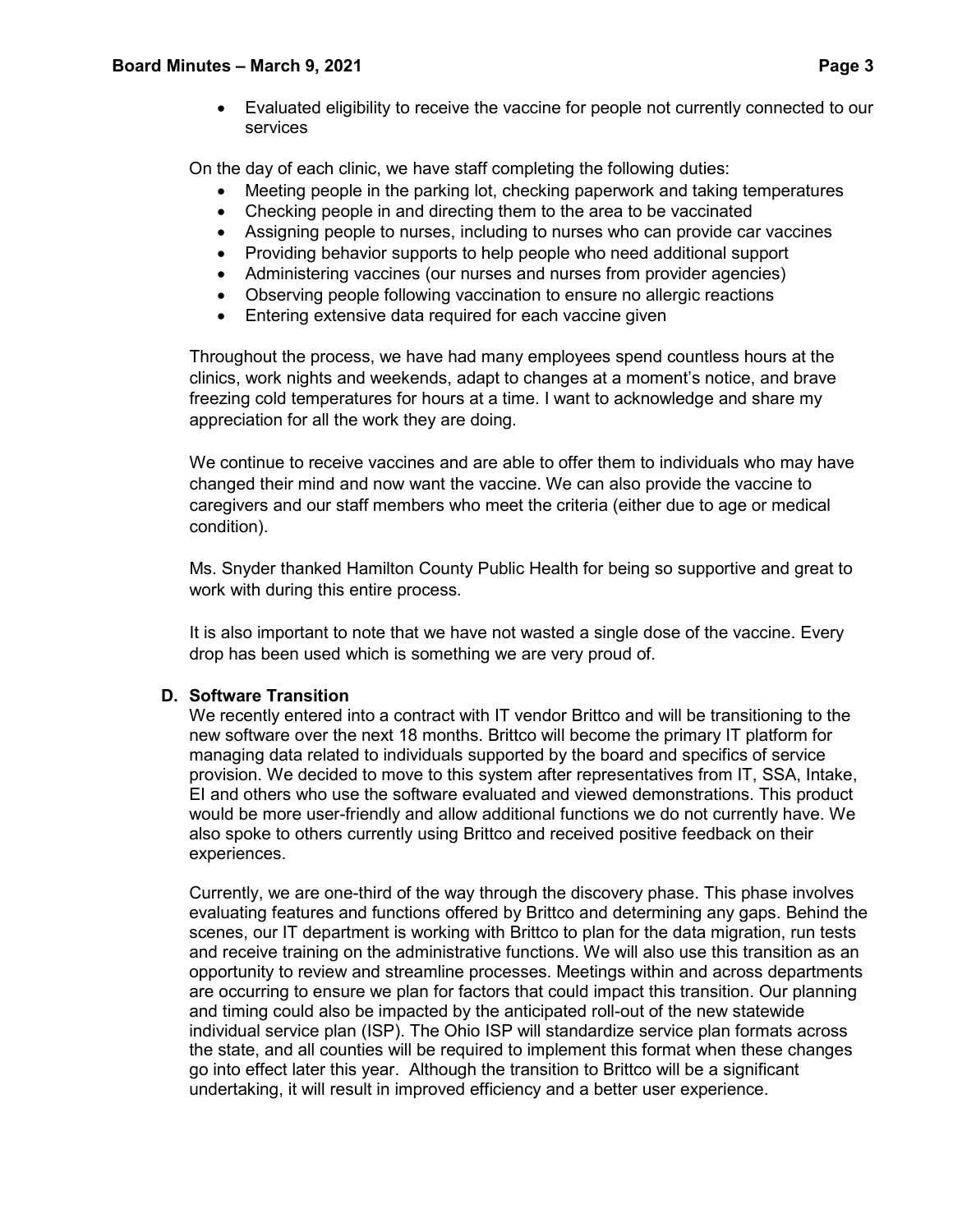Ms. Snyder plans to share key data points with the board periodically. If there are other data points the board would like to receive, please let her know and she will include them.

| <b>Intake and Eligibility Data</b>    | Jan            | Feb |
|---------------------------------------|----------------|-----|
| <b>Total Referrals to Eligibility</b> | 67             | 61  |
| <b>Total Eligible</b>                 | 46             | 18  |
| <b>Total Ineligible</b>               | 4              | 10  |
| Requests for SSA                      | 27             | 14  |
| <b>CITE Referrals</b>                 | 7              | 9   |
| Referred to other agencies            | 20             | 16  |
| <b>FSSP Referrals</b>                 | 146            | 49  |
| <b>Planned Respite Referrals</b>      | 177            | 34  |
| <b>Covid-19 Related Referrals</b>     | 48             | 17  |
| <b>Waiting List Data</b>              |                |     |
| # of Wait List Assessments Completed  | 16             | 12. |
| # added to current need wait list     | $\overline{2}$ | 6   |
| # added to Immediate Need wait list   | 11             | 6   |

# **F. EI Referral Data as of January 2021**

| Early Intervention (EI) Total Receiving   |     |
|-------------------------------------------|-----|
| Services                                  | 518 |
| Early Intervention (EI) Program Referrals | 158 |

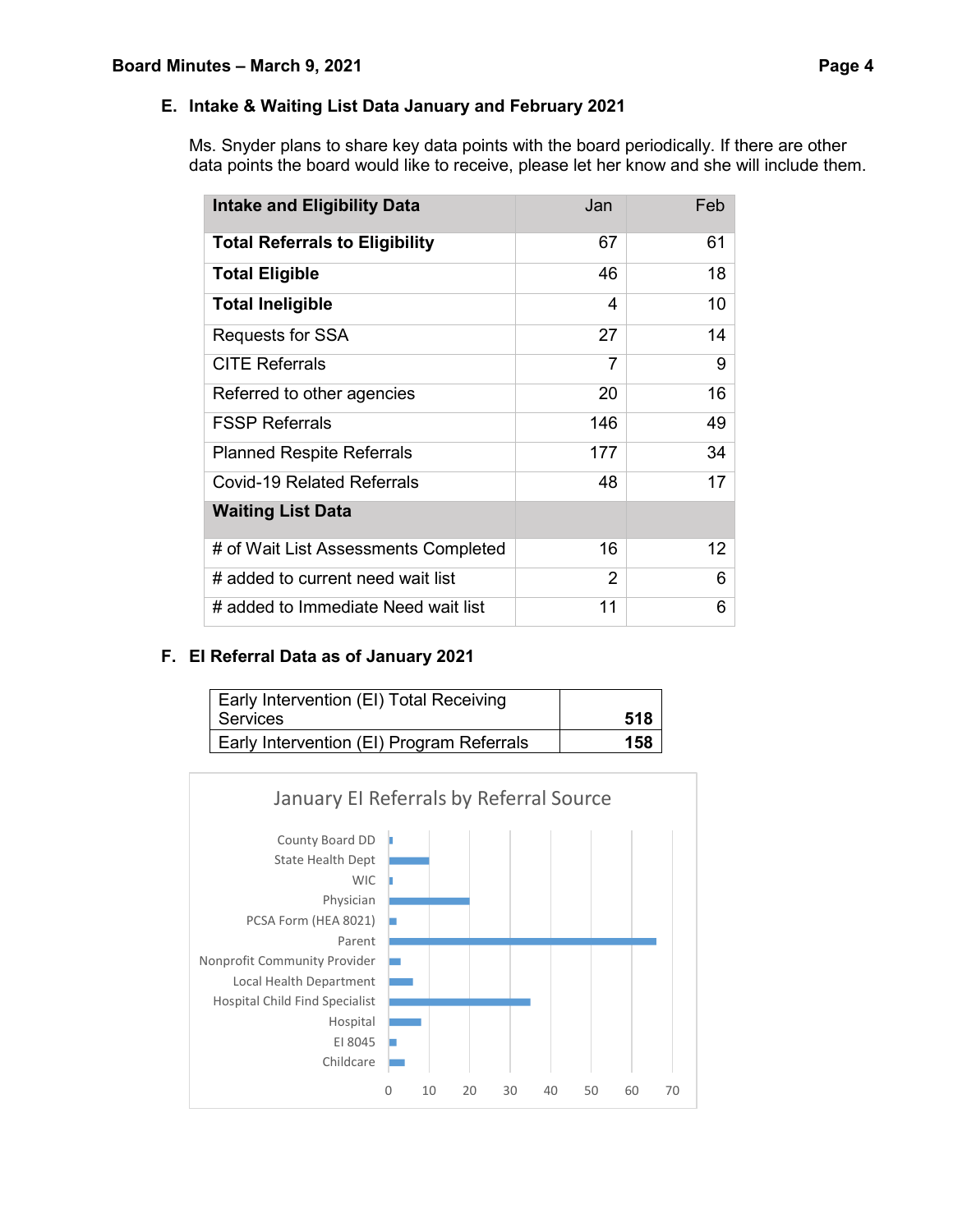## **G. SSA Data February 2021**

| <b>SSA Caseload Data</b>                      |      |
|-----------------------------------------------|------|
| <b>Current Number of SSAs</b>                 | 123  |
| <b>Vacant SSA Positions</b>                   |      |
| Number of Individuals Receiving SSA Services  | 4331 |
| Average Number of Individuals on SSA Caseload | 35   |
| <b>Waiver Data</b>                            |      |
| <b>IO</b> Waiver                              | 1954 |
| <b>Level One Waiver</b>                       | 830  |
| <b>SELF Waiver</b>                            | 178  |
| Supported Living No Waiver                    | 23   |
| Community                                     | 1346 |

#### **H. State Budget**

We are following the progress on the state budget closely. Overall, the budget appears to be positive. We do not expect to see significant cuts. The gains in Early Intervention Funding received during the last biennium we expect to remain stable. Additional funding for multi-system youth is something we believe may happen. The budget is still subject to change but we are hopeful it will remain positive from what we have seen.

There is also a push to look at increasing wages for DSPs. We do not know if this will happen but we plan to continue to monitor this closely as the budget continues to develop.

#### **COMMITTEE REPORTS**

Dr. Faruqui reported the Program Committee met on February 25.

#### **School Updates**

|             | <b>Enrollment</b>                       | <b>Positve COVID</b><br><b>Cases</b><br>the entire school<br>vear | 1 <sup>st</sup> Dose of Vaccine<br>(aged $16+$ can get<br>Pfizer) | <b>Graduates</b>                                                                     |
|-------------|-----------------------------------------|-------------------------------------------------------------------|-------------------------------------------------------------------|--------------------------------------------------------------------------------------|
| <b>Rost</b> | 32 students<br>7 remote<br>35 DDS staff | 8 staff, 1 student                                                | Staff - 61% or 27/44<br>Students - 10                             | 5-6 students-Friday,<br>May 21 outdoors with<br><b>Health Department</b><br>approval |
| Fairfax     | 29 students<br>7 remote<br>29 DDS staff | 5 staff, 1 student                                                | Staff - 58% or 26/45<br>Students - 5                              | 2 remote students-<br><b>Graduation details TBA</b>                                  |

Roughly 10% of students are able to wear masks and social distance.

Two staff had brief COVID hospitalizations. Both recovered and are back to work. Currently there are no positives or exposures at either school.

Some staff chose not to be vaccinated. One staff person was unable to get the vaccine because she had COVID.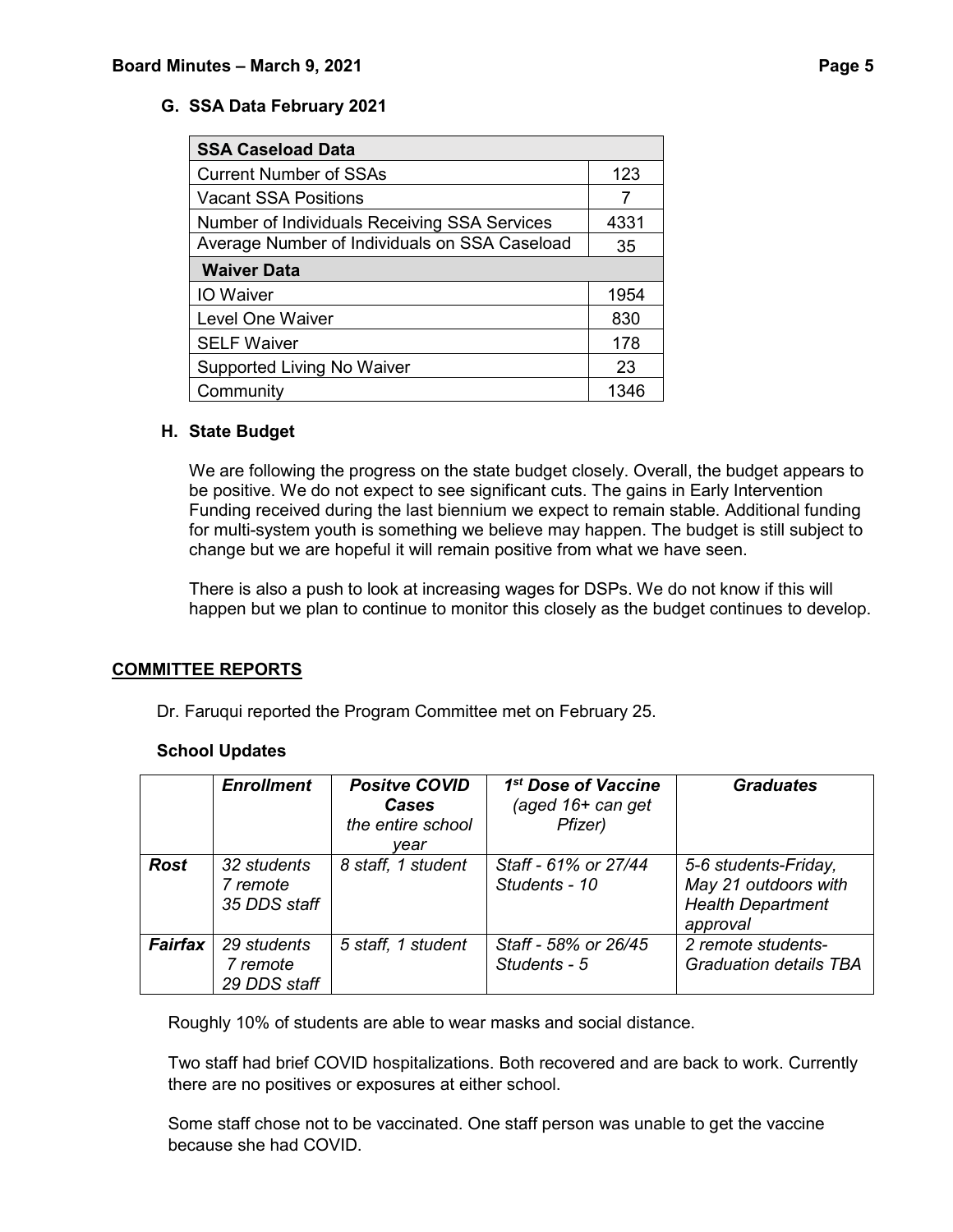#### **Board Minutes – March 9, 2021 Page 6**

Students 18 and older, and those living in congregate care, are eligible to receive the vaccine. Trials are ongoing for youth 12 and older with the hope to have it approved by spring. CCHMC will begin a vaccine trial in March for children aged 5-11. They hope to get approval for the fall.

## **1. Community Partnerships/Resources**

*Launch Formal partnership with CCHMC's psychiatrist, nurse, social worker team so people served who are most impacted by mental health and medical concerns will have fewer crisis care needs.* 

Matt reported we are still at the contracting stage. We proposed two changes to the contract that are under review. As needs arise, we continue to work together until a formal contract is in place.

*Equip community-based pediatricians with practical resources so they identify DD needs early for all children, as key questions about future planning, and link isolated families to social supports. Partner with existing mental health initiative imbedded in pediatrician's offices to assure active referral follow-up.* 

We developed a partnership with Beech Acres Parent Connext Program. Sessions were held with Parent Connext coordinators, Early Intervention, Itinerant Support and Children's Team SSA manager to cross train. We now understand each other's roles, goals, how to make referrals and who are the point people in our organizations. Our plan is to have quarterly training consultations on complex situations and to discuss/identify service gaps. We are sharing our materials and are exploring a possible innovation grant.

COVID Response:

• *Engage at least 5 new community partners to share HCDDS services and survey for support gaps:*

Dawn highlighted two partners in this area - Health Collaborative who took a tour of our vaccine clinic and Hamilton County Health Department.

• *Strengthen partnership with other DD providers so newly identified support gaps are addressed.*

-Easter Seals Tri-state is providing transportation to our clinic.

-We have provider nurses volunteering their time at our clinic to give the vaccine. -Brightstar Nursing is a partnership we have engaged in to run our Nurse Consultation line. -The DSAGC African American Family Network reached out to us. Our family engagement coordinator is working with them.

• *Assure access to PPE, testing and other resources for providers of those most vulnerable to COVID*

HCDDS has been successfully operating a COVID-19 vaccination clinic and PPE distribution center from our Kingsley location. We operated 12 first dose clinics with 1554 people getting vaccinated. The clinic sizes ranged from 77-187 vaccinations a day. We used both Moderna and Pfizer vaccines.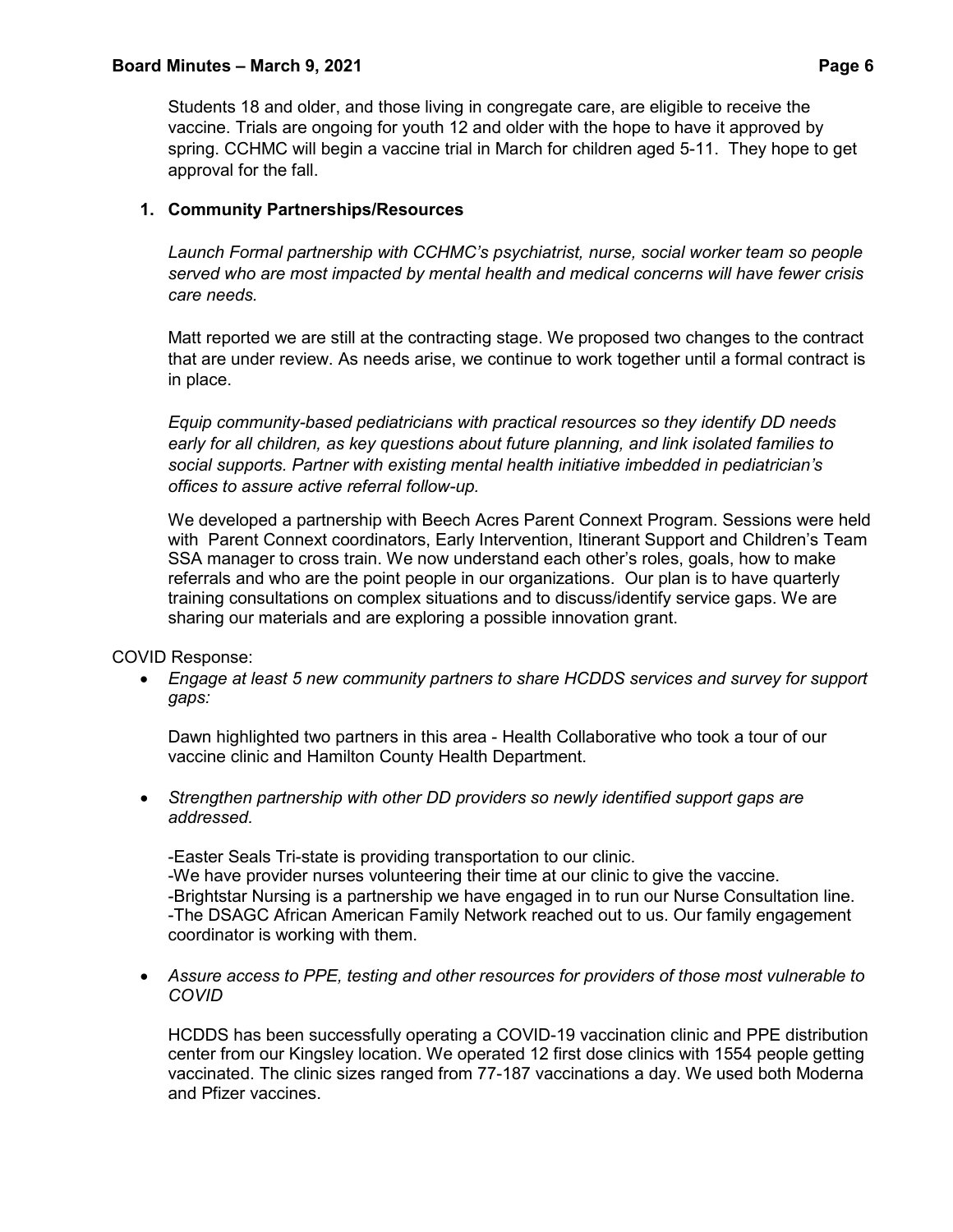## **Board Minutes – March 9, 2021 Page 7**

Our clinic is unique

- Our Behavior Support Team offers additional support to individuals and caregivers at our clinic
- We offer vaccinations in your vehicle
- Additonal waiting areas are available for those who cannot wear a mask or need another accomodation
- EasterSeals provides accessible transportation for individuals to the clinic
- We do outreach by phone, newsletter and email to ensure all who are eligible can get the vaccine

Our second dose clinics have a 98% return rate and recently, the Health Department agreed to allocate 100 doses a week to us so we can vaccinate caregivers who meet the age criteria.

 Mr. Abes echoed comments made earlier in the meeting about what a wonderful job the agency and staff have done operating the vaccine clinic.

Mr. Abes also had a question about the vaccination rate of school staff. To the extent possible, have we had follow-up discussions to encourage staff to get the vaccine? Mr. Zinn reported we have not. Staff have been afforded the opportunity to get vaccinated however no follow-up discussions have occurred.

Ms. Taylor recommended the agency contact *Closing the Health Gap* to see if they would be willing to offer virtual information sessions for staff. Her employer offered information sessions and it was well received by employees.

Ms. Snyder committed to looking into providing more information to staff. If we have employees who have change their mind and want to get the vaccine, we will work them into our clinic.

## **FINANCIAL REPORT – Reported by Mr. Townsend**

Mr. Townsend reviewed the financial reports for January and February 2021.

Approval was requested for actual operating expenses of \$26,577,289 for the month of January 2021 as confirmed by the Hamilton County Cash Disbursement Journal.

## **Dr. Magenheim moved that the Board approve the actual operating expenses for the month of January 2021. Mr. Abes seconded the motion and it passed unanimously.**

Approval was requested for actual operating expenses of \$2,931,884 for the month of February 2021, with cumulative totals amounting to \$29,518,462 as confirmed by the Hamilton County Cash Disbursement Journal.

## **Mr. Jones moved that the Board approve the actual operating expenses for the month of February 2021. Mr. Abes seconded the motion and it passed unanimously.**

Approval was requested for estimated operating expenses of \$4,515,283 for the month of April 2021, subject to final approval by the Board upon confirmation by the Hamilton County Cash Disbursement Journal.

## **Mr. Jones moved that the Board approve the tentative operating expenses for the month of April 2021. Mr. Abes seconded the motion and it passed unanimously.**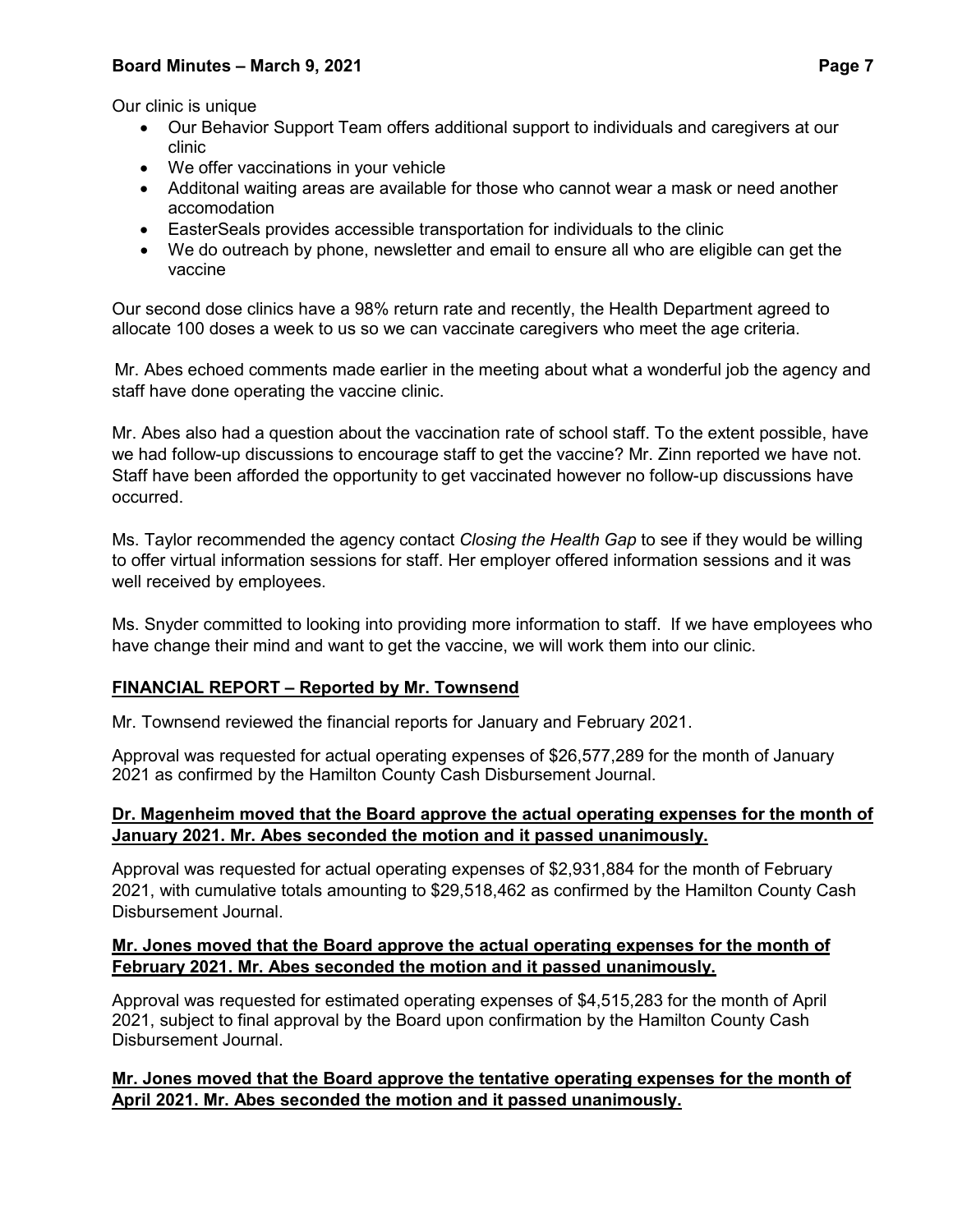## **UNFINISHED BUSINESS**

## *Board Graduations*

Dr. Magenheim will speak at the Rost outdoor celebration on Friday, May 21.

Ms. Taylor will speak at the Fairfax graduation on Wednesday, June 2.

### **NEW BUSINESS**

- 1. Announcements
	- Mr. Abes reported that the sunset date for virtual meetings is July 2021.
	- Dr. Magenheim thanked everyone for the terrific job performed over this past year. He also gave recognition for how smooth and really well the superintendent transition has gone.
	- Ms. Snyder recently took a tour of both Bramble and Alice's House. These two developments are coming together nicely and will be a tremendous benefit for individuals and the community. As we get closer, we plan to share pictures and more information with the board.
	- Tuesday, Mar. 23 is the virtual board retreat. Information will be sent in advance.

## **INSERVICE-DD AWARENESS MONTH**

March is DD Awareness Month. Promoting awareness and advocacy is what we do so we have lots of efforts and different methods going on throughout the year.

Ryan Braun shared the various ways we promote awareness via social media such using hashtags and engaging with other organizations both on a local and national level. Things we plan to do this month include

- 1. *Future is Now* story with a family who had a great experience.
- 2. A story of an individual who has autism and wrote his own book.
- 3. Short stories and photos on social media.
- 4. Social media posts in Spanish on locally funded planned respite.
- 5. We plan to launch a magazine this year. Our print magazine will be targeted to the people we serve and it will be issued 4 times a year. Most people want something in writing that is in plain language with content relevant to them. The first edition will be out late summer-early fall.

Eric Metzger shared that after years of crucial policy advocacy, we at HCDDS are making advocacy very human, very personal and accessible.

Our advocacy plan is meeting people where they are, helping them find their voice and by letting them decide how and if they want to advocate. We want everyone to have the opportunity to know what advocacy is and to be able to make some of their own choices on a daily basis.

Our goal and our work is to become expert facilitators of advocacy and to work to make sure individuals are aware of their contributions, their rights and opportunities.